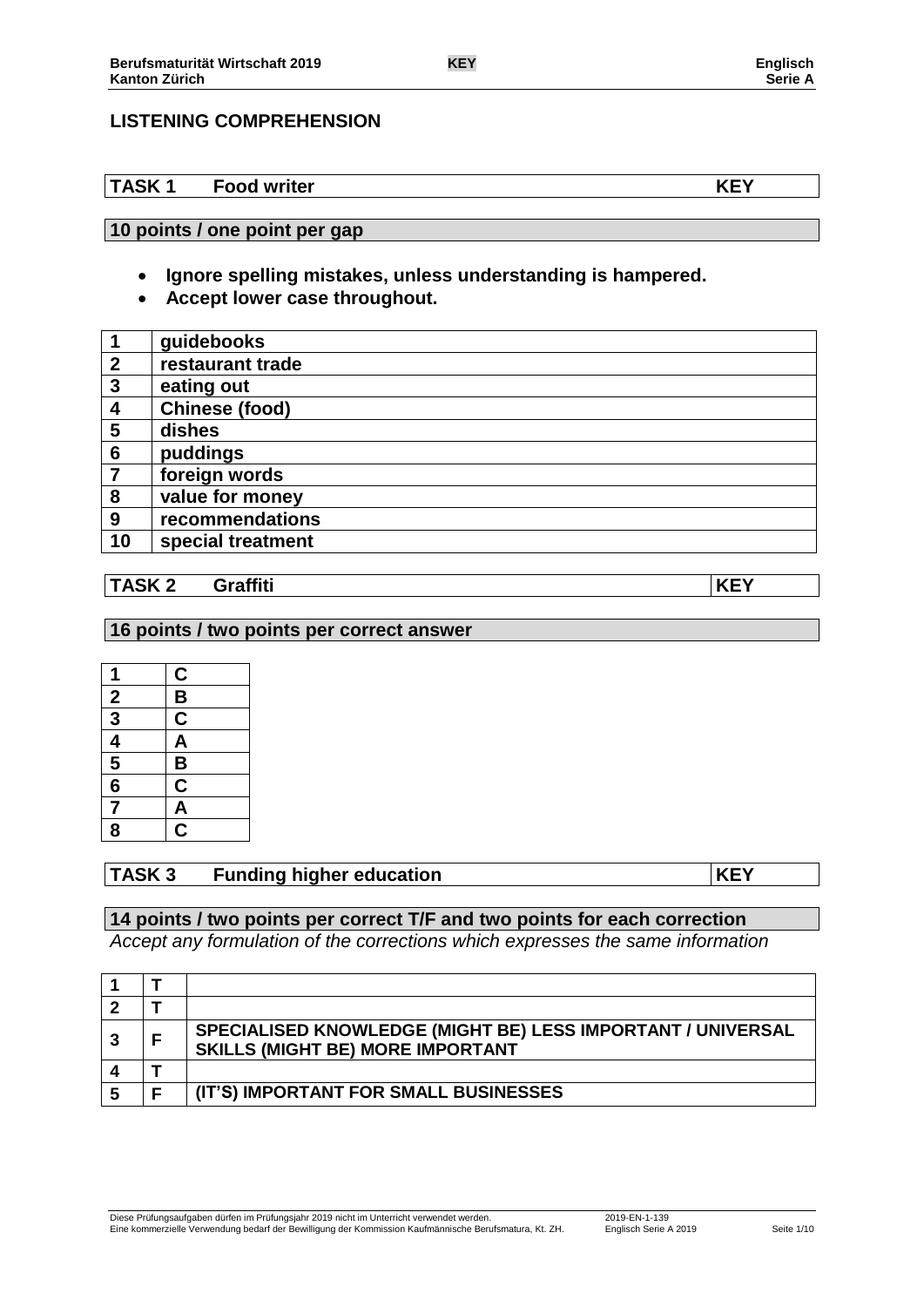# **LISTENING COMPREHENSION**

|                            | <b>INSTRUCTIONS</b> This part of the examination consists of three different listening<br>comprehension tasks. There will be pauses before and after each task to<br>give you time to read the questions and to check your answers. You will<br>hear each task twice.                                                                                                                                                                                                                                       |
|----------------------------|-------------------------------------------------------------------------------------------------------------------------------------------------------------------------------------------------------------------------------------------------------------------------------------------------------------------------------------------------------------------------------------------------------------------------------------------------------------------------------------------------------------|
| TASK <sub>1</sub>          | <b>Food writer</b><br>In the first part of the test you will hear a talk given by Jessica Morgan, a<br>journalist who writes reviews of restaurants.                                                                                                                                                                                                                                                                                                                                                        |
|                            | As you listen, fill in the gaps 1-10 in the notes below. In some gaps more<br>than one word is necessary for a complete answer.                                                                                                                                                                                                                                                                                                                                                                             |
|                            | You now have 90 seconds in which to look at TASK 1.                                                                                                                                                                                                                                                                                                                                                                                                                                                         |
| (allow 90 sec)<br>Speaker: | Ready?<br>Good afternoon. My name's Jessica Morgan. I'm a journalist and I write a<br>regular newspaper column which features reviews of the restaurants where I've<br>been eating recently. I also contribute to things like guidebooks which provide<br>reviews of restaurants for tourists. Although I did once try to write a cookery<br>book, I've never really been involved in the restaurant trade as such, I'm<br>primarily just a writer with an interest in food.                                |
|                            | So what does the job involve? Well, people sometimes wonder how I cope<br>because it means eating out six days a week! Of course, it is important to try<br>and eat a different type of meal each day. If it's fish today, then it'll be a curry or<br>pasta tomorrow for example, and although I'm particularly fond of Chinese food,<br>it would be a mistake to have a Chinese meal too often.                                                                                                           |
|                            | I'm particularly interested in dishes where the chef has done something original;<br>there's no point in just having a steak and salad because there would be nothing<br>to write about. Also important for me is eating with someone. That way I get to<br>see other things from the menu, plus someone else's impression of the place. I<br>have to rely on my guests to try the puddings, because that really isn't my sort of<br>thing, although I might just try a spoonful of a sweet to get an idea. |
|                            | I always carry a notebook in my handbag, but I don't take notes during the meal,<br>as I prefer to scribble down my ideas when I get home. Sometimes though, I<br>need to note down any foreign words because it would be embarrassing to get<br>things wrong in another language.                                                                                                                                                                                                                          |
|                            | Of course, I don't have to pay for the meals I eat, but I try nonetheless to think<br>about the price in terms of value for money. I think that's the most important<br>service I can offer my readers. When it comes to the food, service, atmosphere<br>and so on, I can only give my opinion. They decide if the whole package is worth<br>spending their money on, so I don't make recommendations as such, I just offer<br>factual information, rather than specifically recommending any one place.   |
|                            | One thing people always say to me is that surely I'm now so well known that I<br>get <b>special treatment</b> in restaurants. But nobody knows I'm coming because I<br>book a table under another name, so I don't receive different treatment from<br>anyone else.                                                                                                                                                                                                                                         |

**TAPESCRIPT 1 10 POINTS**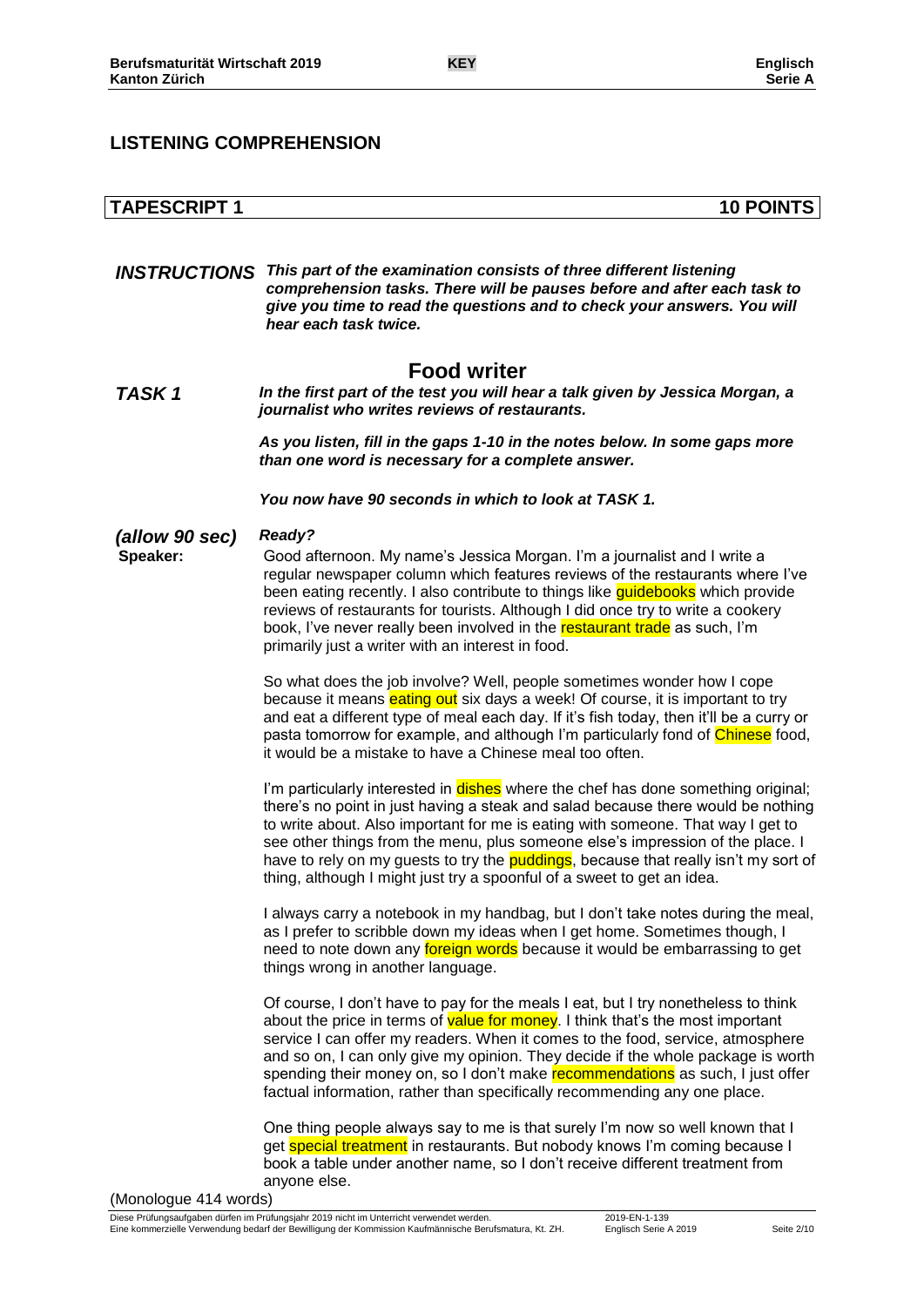\_\_\_\_\_\_\_\_\_\_\_\_\_\_\_\_\_\_\_\_\_\_\_\_\_\_\_\_\_\_\_\_\_\_\_\_\_\_\_\_\_\_\_\_\_\_\_\_\_\_\_\_\_\_\_\_\_\_\_\_\_\_\_\_\_\_\_\_\_\_\_\_\_\_\_\_\_\_\_\_\_\_

| <b>After first listening</b>  | Now listen again and check your answers.<br>Ready?                                                                                                                                                                                                                                                                                                                                                                                                                                                                                                                                                           |
|-------------------------------|--------------------------------------------------------------------------------------------------------------------------------------------------------------------------------------------------------------------------------------------------------------------------------------------------------------------------------------------------------------------------------------------------------------------------------------------------------------------------------------------------------------------------------------------------------------------------------------------------------------|
| <b>After second listening</b> | This is the end of TASK 1.                                                                                                                                                                                                                                                                                                                                                                                                                                                                                                                                                                                   |
| After 30 seconds              | You now have thirty seconds to check your answers.<br>Now turn to TASK 2.                                                                                                                                                                                                                                                                                                                                                                                                                                                                                                                                    |
|                               |                                                                                                                                                                                                                                                                                                                                                                                                                                                                                                                                                                                                              |
| <b>TAPESCRIPT 2</b>           | <b>20 POINTS</b>                                                                                                                                                                                                                                                                                                                                                                                                                                                                                                                                                                                             |
|                               | <b>Graffiti</b>                                                                                                                                                                                                                                                                                                                                                                                                                                                                                                                                                                                              |
| TASK <sub>2</sub>             | In the second part of the test you will hear an interview with a graffiti artist.                                                                                                                                                                                                                                                                                                                                                                                                                                                                                                                            |
|                               | For questions 1-8, mark the best answer, A, B, or C.                                                                                                                                                                                                                                                                                                                                                                                                                                                                                                                                                         |
|                               | You now have 90 seconds in which to look at TASK 2.                                                                                                                                                                                                                                                                                                                                                                                                                                                                                                                                                          |
| (allow 90 sec)                | <b>Ready?</b>                                                                                                                                                                                                                                                                                                                                                                                                                                                                                                                                                                                                |
| <b>Interviewer</b>            | With us today to talk about his passion is the graffiti artist Gregory Miller.<br>Gregory, can you tell us a few things about yourself first?                                                                                                                                                                                                                                                                                                                                                                                                                                                                |
| Gregory                       | Sure! I'm a graffiti artist who goes out and paints in the streets during the night,<br>when most civilized people are sleeping, but also during the day on legal walls or<br>'free walls' as they're called in Switzerland. Mostly these walls are in old<br>factories, youth clubs, or some such place. All I use is an idea, a sketchbook, and<br>a spray can.                                                                                                                                                                                                                                            |
| Interviewer:                  | Do you ever worry about getting into trouble?                                                                                                                                                                                                                                                                                                                                                                                                                                                                                                                                                                |
| Gregory                       | Sure, but like most graffiti artists, I have the attitude 'no risk, no fun'. If the police<br>catch you, it will cost you a fortune to have the walls cleaned. Most sprayers<br>always spray the same tag, so it can be recognized and they can become<br>famous, but if the police catch you in the act, this also gives them the evidence<br>that it was you who was responsible for all the other tagging. Fines in this case<br>could easily cost you thousands of dollars. That's why certain famous graffiti<br>artists who had problems with the police had to leave the country.                     |
| <b>Interviewer</b>            | Can you tell us something about the origins of graffiti?                                                                                                                                                                                                                                                                                                                                                                                                                                                                                                                                                     |
| Gregory                       | Graffiti is a style of art which was invented during the 1980s in the United States<br>by the kids who lived in the ghettos. Through graffiti they could express their<br>feelings and their anger. But that's just one part of it. Most of it is just fun, and it's<br>about competition between different artists and gangs. It's a way of fighting with<br>each other without using guns and fists. It's the same thing with rap, human beat<br>box, DJ-ing, and break dancing – the other four elements of hip hop $-\text{ it's all}$<br>about competition to see who's the greatest.                   |
| <b>Interviewer</b>            | Do you have any ambitions regarding your work?                                                                                                                                                                                                                                                                                                                                                                                                                                                                                                                                                               |
| Gregory                       | Yes, but not commercially driven ones. This kind of art is real and honest<br>because you'll never earn money with it, so it's all just for the scene and for<br>yourself. What I want to do with my art is to bring colour to the grey areas of the<br>city where there are no plants or trees, or other real signs of life. I want to show<br>other people that another more vibrant world is possible, and that they just have<br>to wake up and realize that they don't have to live in a sterile environment. What I<br>also hope is that one day, even the older generation will like my paintings and |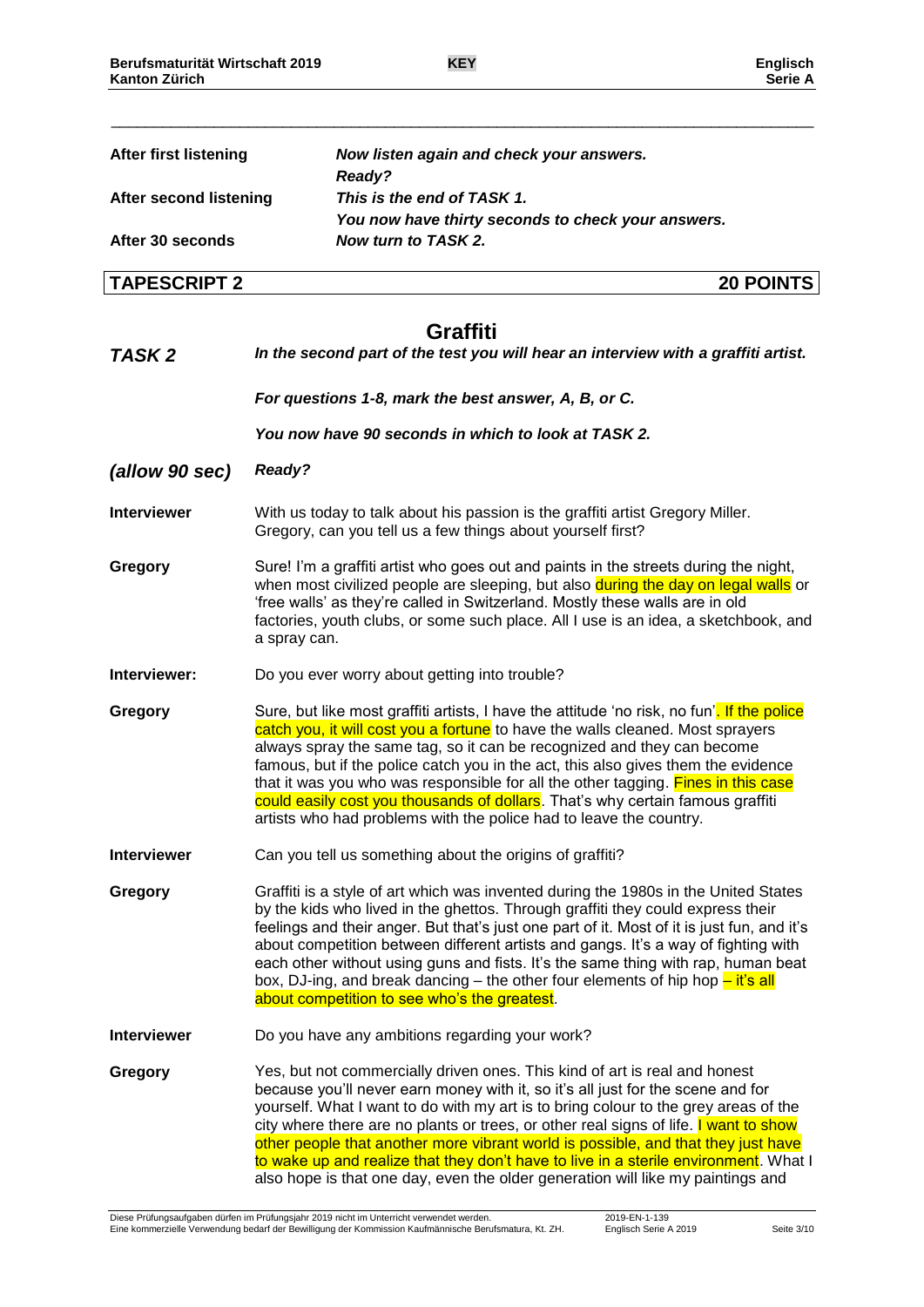|                               |                           | understand what they're saying.                                                                                                                                                                                                                                                                                                                                                                                                                                                                                                                                                                                                                                                                         |  |
|-------------------------------|---------------------------|---------------------------------------------------------------------------------------------------------------------------------------------------------------------------------------------------------------------------------------------------------------------------------------------------------------------------------------------------------------------------------------------------------------------------------------------------------------------------------------------------------------------------------------------------------------------------------------------------------------------------------------------------------------------------------------------------------|--|
| <b>Interviewer</b>            |                           | Do you consider your art to be harmful in any way?                                                                                                                                                                                                                                                                                                                                                                                                                                                                                                                                                                                                                                                      |  |
| Gregory                       |                           | I often ask myself if what I do is OK because it causes damage and that's not<br>something you can overlook. But I made rules for myself, like to respect old<br>houses, brick walls, and people's cars. I just spray on gray concrete walls or on<br>walls which are already full of tags. I don't want to annoy other people, but<br>sometimes there's no way to avoid it.                                                                                                                                                                                                                                                                                                                            |  |
| <b>Interviewer</b>            |                           | How did you get into graffiti in the first place?                                                                                                                                                                                                                                                                                                                                                                                                                                                                                                                                                                                                                                                       |  |
| Gregory                       | where I'm fed up with it. | I had always painted cartoons or naturalistic stuff since I was about five, but one<br>day a guy joined our class who was a member of a famous crew. He always did<br>his graffiti sketches during lessons, and I thought they were pretty impressive, so<br>I wanted to learn that style as well. At the beginning, he always said that I was a<br>'toy' – that's a bad graffiti artist – until another friend showed me the rules for<br>graffiti painting. For me, graffiti is the attempt to harmonize shape and colour.<br>You want to make every single thing perfect, which is nearly impossible. So it's a<br>never-ending quest to perfect your art. I'm sure that I'll never get to the point |  |
| Interviewer:                  | people?                   | Do you think that your work has a wide appeal or is it just appreciated by young                                                                                                                                                                                                                                                                                                                                                                                                                                                                                                                                                                                                                        |  |
| Gregory                       |                           | Certainly most people don't even see this as art because they're just not open-<br>minded or receptive enough for it. They're too stressed to bother considering<br>what it might mean and just see it as destruction. Actually, I think age is<br>irrelevant. Before I was into graffiti myself, I never got what it was all about. Now I<br>know nearly every important street artist by his artistic name.                                                                                                                                                                                                                                                                                           |  |
| <b>Interviewer</b>            |                           | Do you have any ideas for your next sketch?                                                                                                                                                                                                                                                                                                                                                                                                                                                                                                                                                                                                                                                             |  |
| Gregory                       |                           | Sure, but it doesn't always go the way you planned. If you attempt to create<br>something special it attracts more people, but now you're often forced to spray<br>huge, ugly, black-silver graffities because you never know how long you've got!<br>You need eyes in the back of your head to see if anyone is using a mobile phone<br>to report you to the police. I'd say it's a pity we can't always create something<br>beautiful, but we live in a repressive society.                                                                                                                                                                                                                           |  |
| (Dialogue 822 words)          |                           |                                                                                                                                                                                                                                                                                                                                                                                                                                                                                                                                                                                                                                                                                                         |  |
| <b>After first listening</b>  |                           | Now listen again and check your answers.<br><b>Ready?</b>                                                                                                                                                                                                                                                                                                                                                                                                                                                                                                                                                                                                                                               |  |
| <b>After second listening</b> |                           | This is the end of TASK 2.<br>Now turn to TASK 3.                                                                                                                                                                                                                                                                                                                                                                                                                                                                                                                                                                                                                                                       |  |

### **TAPESCRIPT 3 14 POINTS**

# **Funding higher education**

*TASK 3 In the third part of the test you will hear an interview with Cora Pierce, Director of Human Resources at Swanson's, a national chain of supermarkets.*

> *For questions 1-5, decide whether the statements are true or false. Correct the false ones, using up to five key words.*

### *You now have 30 seconds in which to look at TASK 3.*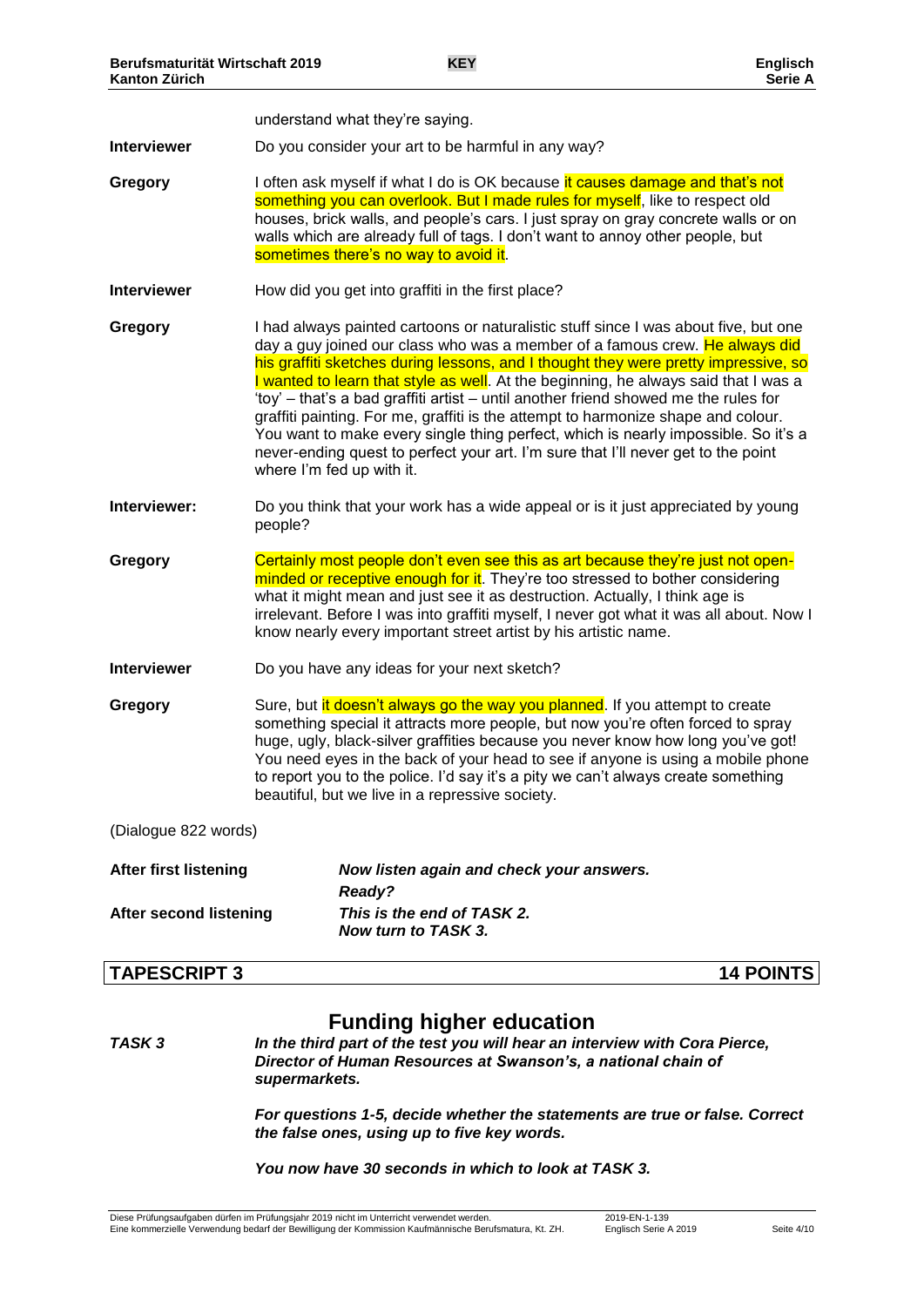| (allow 30 sec)<br><b>Interviewer</b> | Ready?<br>Cora, you have recently sat on a government committee that looked into the<br>funding of higher education. Can I begin by asking you why you think it's                                                                                                                                                                                                                                                                                                                                 |
|--------------------------------------|---------------------------------------------------------------------------------------------------------------------------------------------------------------------------------------------------------------------------------------------------------------------------------------------------------------------------------------------------------------------------------------------------------------------------------------------------------------------------------------------------|
| Cora                                 | important for business leaders to be involved in higher education?<br>Well, although many university graduates still enter the teaching profession or<br>follow an academic career, an increasing number are employed by the business<br>community - this is a major destination for new graduates. So it's only natural<br>that we should want to have a say in higher education, the courses that are being<br>offered, and so on.                                                              |
| <b>Interviewer</b>                   | And why do you think the supermarket chain, Swanson's, needed to be<br>represented on the government committee?                                                                                                                                                                                                                                                                                                                                                                                   |
| Cora                                 | Well, about 50% of jobs that come onto the market don't require a specific<br>degree, so they're known as non-specialist. This area's made up mostly of the<br>service and retail sectors, with the retail sector alone accounting for 11% of<br>graduate jobs. The high-tech industries, for example, IT and manufacturing, were<br>already represented on the committee, and we thought that the opinions of the<br>non-specialist employer, like Swanson's, should also be taken into account. |
| <b>Interviewer</b>                   | What about the findings of the committee? What was important to you there?                                                                                                                                                                                                                                                                                                                                                                                                                        |
| Cora                                 | Well, firstly, that employers are looking for more than a body of knowledge. In<br>today's world, the specialised knowledge that a student gains has a short life<br>span – it won't necessarily be relevant in 20 years' time. The committee<br>recognised that higher education needs to take on board the fact that employers<br>are looking for more universal skills - in particular, those of communication,<br>economics and IT.                                                           |
| <b>Interviewer</b>                   | What other findings of the committee were important to you?                                                                                                                                                                                                                                                                                                                                                                                                                                       |
| Cora                                 | Another finding was recognizing the importance of applied research. One<br>problem in Britain is the gap between the discovery of certain innovations and<br>actually putting them into practice. That's where, as a country, we don't do as<br>well as some of our competitors. We've got a wonderful record for pure research<br>but this doesn't always lead to economic growth. That's where we need to build<br>better links between industry and higher education.                          |
| <b>Interviewer</b>                   | And do you think these findings are equally important for small businesses?                                                                                                                                                                                                                                                                                                                                                                                                                       |
| Cora                                 | Yes, even more so. Small businesses don't have time to train people to the<br>extent that large organisations do. It's particularly important to them that<br>graduates have the skills to go into the workplace and make a contribution right<br>from the start. I think the key skills that we've already talked about, together with<br>work experience, are very helpful in that sort of situation.                                                                                           |
| <b>Interviewer</b>                   | Cora Pierce – thank you for coming to the studio to talk to us.                                                                                                                                                                                                                                                                                                                                                                                                                                   |
| (Dialogue 432 words)                 |                                                                                                                                                                                                                                                                                                                                                                                                                                                                                                   |
| <b>After first listening</b>         | Now listen again and check your answers.<br><b>Ready?</b>                                                                                                                                                                                                                                                                                                                                                                                                                                         |
| After second listening               | This is the end of TASK 3.<br>You now have two minutes to check your answers.                                                                                                                                                                                                                                                                                                                                                                                                                     |
| After 2 minutes                      | This is the end of the listening comprehension test.<br>Stop writing and hand in your papers.                                                                                                                                                                                                                                                                                                                                                                                                     |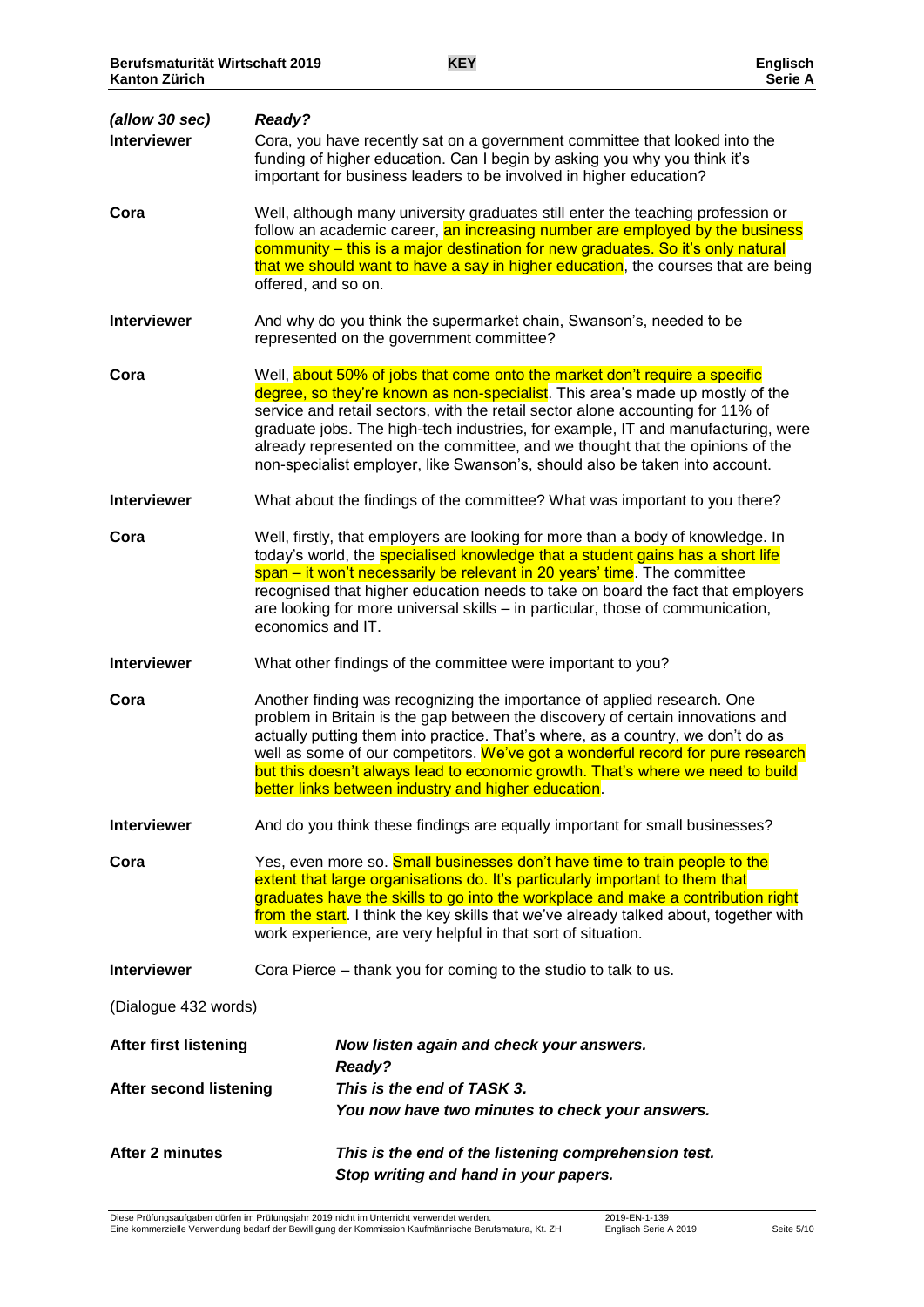### **READING COMPREHENSION KEY**

| <b>TASK1</b> | 14 POINTS (1 point each) |
|--------------|--------------------------|
|              |                          |

|                         | <b>Job Interviews</b> |                                                                                                           |  |  |  |
|-------------------------|-----------------------|-----------------------------------------------------------------------------------------------------------|--|--|--|
| $\overline{\mathbf{1}}$ | E.                    | Have a few questions ready and avoid speaking in long sentences.                                          |  |  |  |
| $\overline{2}$          | D                     | It is very important not to appear too desperate for the job or too eager to please.                      |  |  |  |
| $\overline{3}$          | E.                    | A consideration of what we say and how we say it, will contribute to the success<br>of the interview.     |  |  |  |
| $\overline{4}$          | В                     | People should consider improving their wardrobe before applying for<br>promotion.                         |  |  |  |
| 5                       | C                     | the listener will put more weight on the non-verbal message.                                              |  |  |  |
| $6\phantom{1}$          | D                     | Once the boss sensed how excited I was, he knew I wasn't going to turn him<br>down.                       |  |  |  |
| $\overline{7}$          | A                     | I always think it's important to be on time.                                                              |  |  |  |
| 8                       | C                     | Mixed messages confuse the interviewer.                                                                   |  |  |  |
| 9                       | Е                     | Poor communicators talk in paragraphs  highlighted points.                                                |  |  |  |
| 10                      | A                     | If someone doesn't take the time to present her best image, what kind of a<br>teacher is she going to be? |  |  |  |
| 11                      | В                     | Interviewees who look as if they care about themselves are more likely to care<br>about their jobs.       |  |  |  |
| 12                      | A                     | People think that what's inside counts  best way possible.                                                |  |  |  |
| 13                      | B                     | I do a good job and the way I dress shouldn't make a difference.                                          |  |  |  |
| 14                      | D                     | Consequently he offered me a lower salary  managed to control my excitement.                              |  |  |  |

# **TASK 2 16 POINTS** (2 points each)

# *Don't lean out of the window – The Inter-Rail Experience*

| 15 | С | My body couldn't take any more punishment                    |
|----|---|--------------------------------------------------------------|
| 16 | В | encourage incredible wastefulness                            |
| 17 | в | there was always just one more country over the border       |
| 18 | A | an opportunity to do something different.                    |
| 19 | В | we were just there to get by  shared corridors floors, food, |
| 20 | A | The city.                                                    |
| 21 | B | Everybody knows what is there but it is meaningless          |
| 22 |   | Europe is a big place.                                       |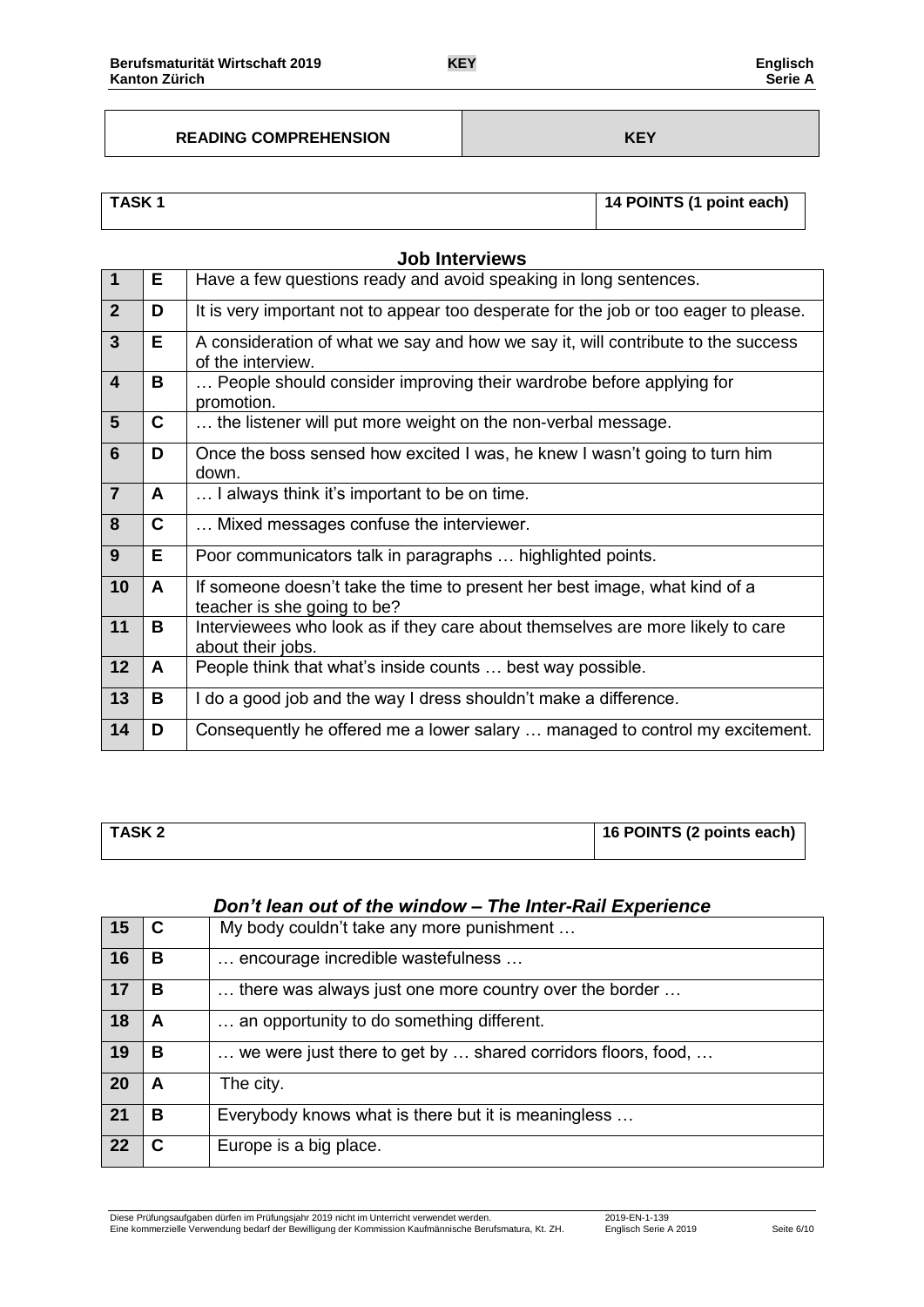| <sup>1</sup> TASK 1 (Long or short forms are accepted. Verb forms must be spelled correctly!) | 10 POINTS      |
|-----------------------------------------------------------------------------------------------|----------------|
|                                                                                               | (1 point each) |

- 1) were shouting / shouted / have been shouting
- 2) have disappeared
- 3) don't know
- 4) falls
- 5) is tapping / taps
- 6) have received
- 7) is told
- 8) addresses / is addressing
- 9) have already learned (learnt)
- 10) will have / are going to have

| TASK 2 (Minor spelling mistakes can be accepted.) | <b>POINTS</b> |
|---------------------------------------------------|---------------|
|                                                   | point each    |

- 1) had **been** playing rugby for
- 2) **used** to spend
- 3) fewer people to **attend**
- 4) is no **point** (in) trying
- 5) **only** Tom had bought
- 6) have fallen **out**
- **7) the** furthest/farthest (that) anyone/anybody
- 8) can't / cannot **have** been
- 9) **second** time I've lost
- 10) have been influenced **by**
- 11) is **time** for us to / is **time** to
- 12) **suggested** (that) we (should) take // **suggested** taking

| <b>TASK 3</b> (Spelling has to be correct) | 8 POINTS |
|--------------------------------------------|----------|
|--------------------------------------------|----------|

**(1 point each)**

- 1. unusual
- 2. solely
- 3. understandable
- 4. association
- 5. feed
- 6. impressive
- 7. sensitive
- 8. remarkable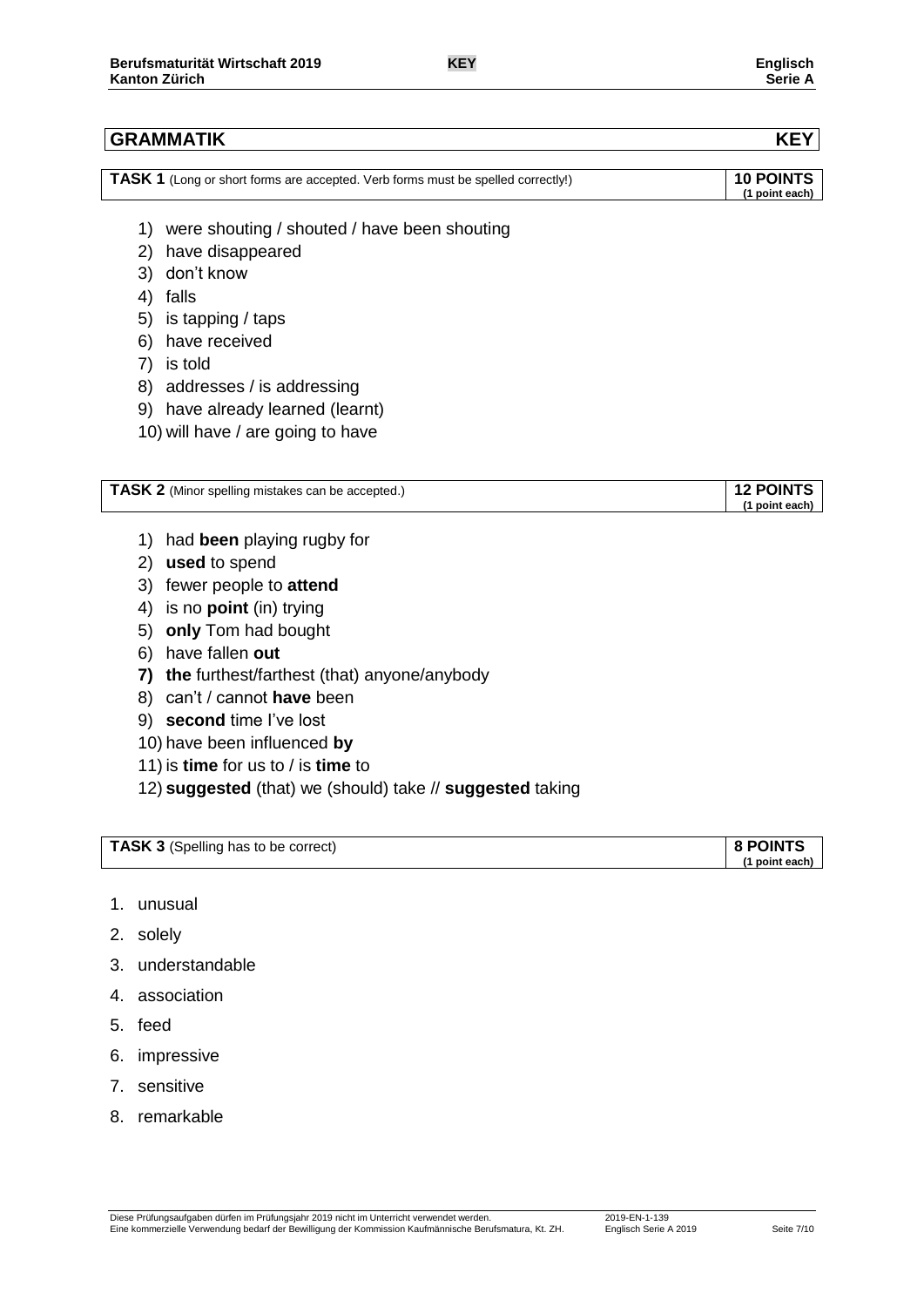### **BMP WRITING TASK 2019**

Candidate Name: \_\_\_\_\_\_\_\_\_\_\_\_\_\_\_\_\_\_\_\_\_\_\_\_\_\_\_\_ Candidate Number: \_\_\_\_\_\_\_\_

|                | CRITERIA (marked on a basis of 0 - 10 points) | <b>Maximum points</b><br>10 each |
|----------------|-----------------------------------------------|----------------------------------|
|                |                                               |                                  |
| 1              | Content                                       |                                  |
| $\overline{2}$ | Style, Conventions; Paragraphing & Cohesion   |                                  |
| 3              | Vocabulary: range, accuracy                   |                                  |
| 4              | Grammar: range, accuracy                      |                                  |
|                |                                               |                                  |
| $1 - 4$        | Total (max 40 points)                         |                                  |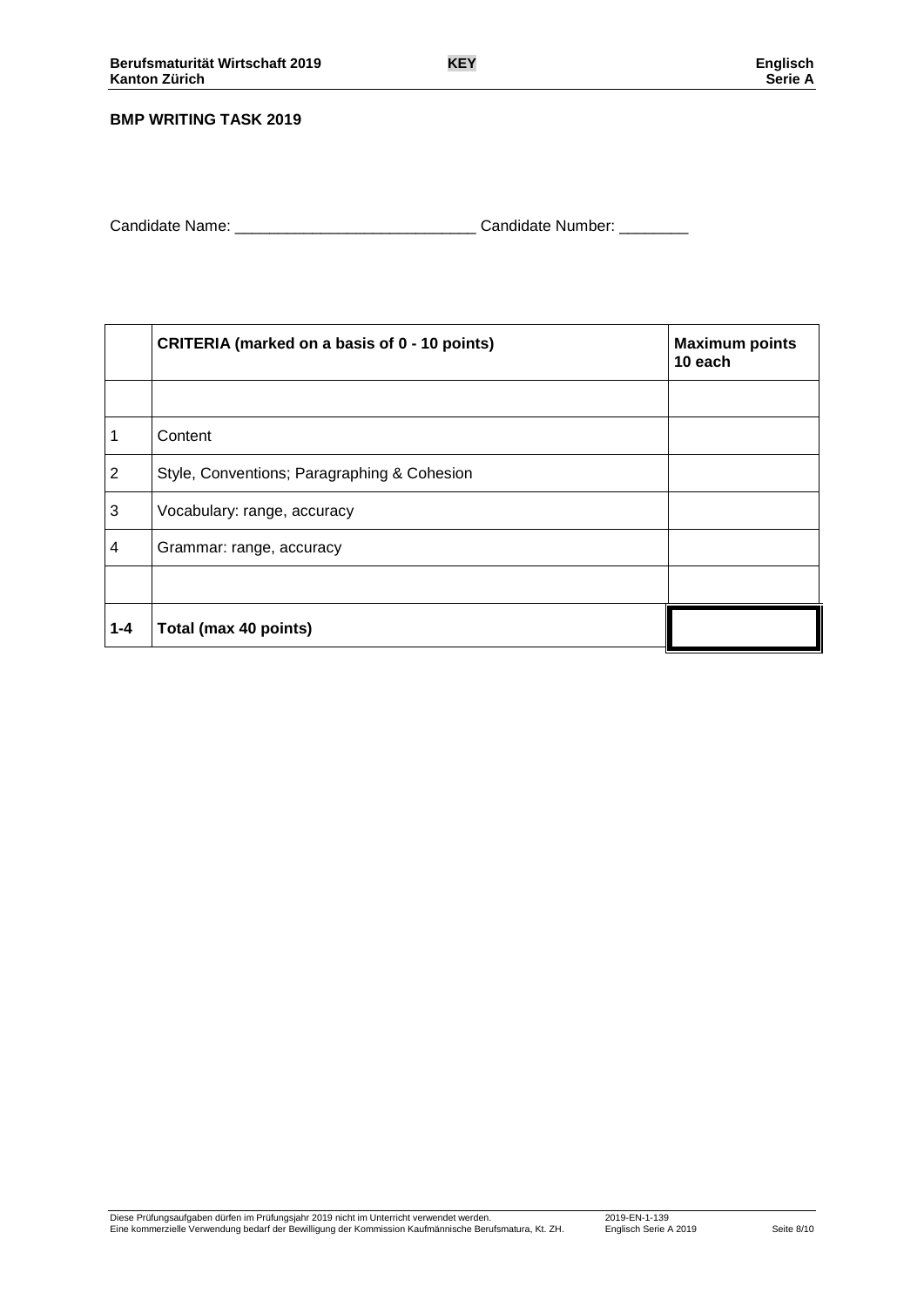# **BMP WRITING TASK 2019**

### **Suggested Marking Scheme**

|                | <b>CRITERIA (marked on a basis of 0-6 points)</b> | <b>Points</b> |
|----------------|---------------------------------------------------|---------------|
|                |                                                   |               |
|                | Content                                           | $0 - 10$      |
| $\overline{2}$ | Style, Conventions *; Paragraphing, Cohesion **   | $0 - 10$      |
| 3              | Vocabulary: range, accuracy                       | $0 - 10$      |
| 4              | Grammar: range, accuracy                          | $0 - 10$      |
|                |                                                   |               |
| $1 - 4$        | Grand total (max)                                 | 40            |

Four aspects of a student's writing are looked at:

- 1) **Content** focuses on how well a student has answered a given task:
	- Have all the relevant content points been given based on the task?
	- Is the target reader fully informed?
	- Have additional details been given to make the task sound realistic?
- 2) Using the **conventions\*** of the communicative task effectively to hold the target reader's attention. **Cohesion\*\*** is enhanced by text logic, organisation into clear paragraphs, and appropriately

used linking devices, reference words (e.g. relative pronouns) and punctuation.

- 3) Using a wide range of **vocabulary** appropriately. The focus is, therefore, on range as well as accuracy.
- 4) Using a range of simple and complex **grammatical forms** with control and flexibility. The focus is on both range and accuracy.

### \*for an **EMAIL/LETTER** that would mean

- appropriate opening and closing (Dear ... / Yours ... / first & final sentences)
- effectively communicating ideas / thoughts

### \*for an **ESSAY** that would mean

- introduction (*outlining main arguments*) and conclusion (*expressing own opinion*)
- clear development of argument (*content + cohesion*)
- providing details in support of argument

### \*for a **REPORT** that would mean

- clearly organised (*introduction - stating the aim, main points, conclusion - making recommendations*)
- formatted into clear sections with section headings

### \*for a **REVIEW** that would mean

- clearly organised (*introduction - stating the aim / description of the event, main points (likes and/or dislikes), conclusion - making recommendations*)
- formatted into clear sections